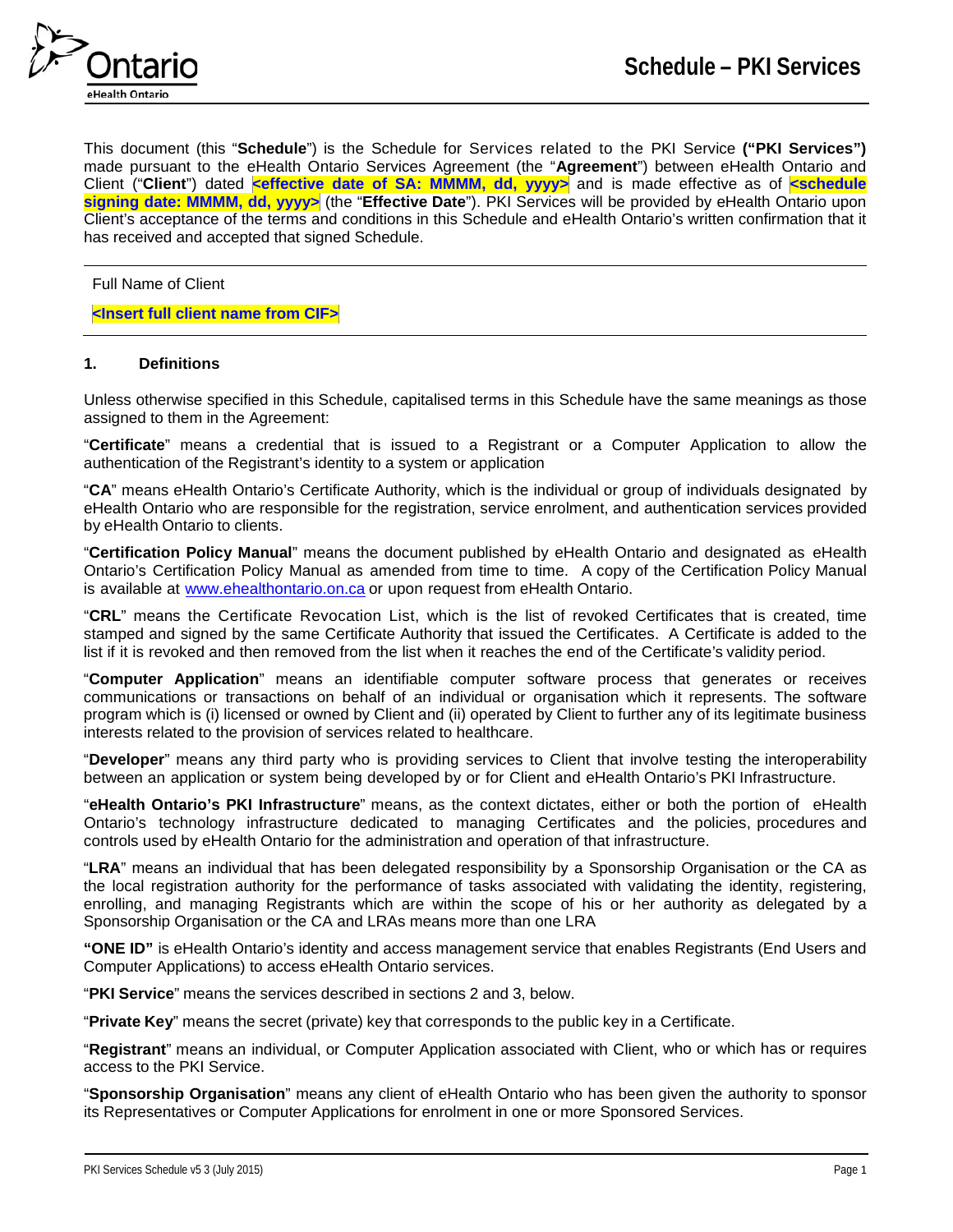

## **2. Provision of PKI Service and Plain Language Description**

- 2.1 When requesting the PKI Service, Client should complete, sign and submit this Schedule. The provision of PKI Service to Client is subject to the terms and conditions of the Agreement including this Schedule.
- 2.2 eHealth Ontario may in its sole discretion modify or upgrade the infrastructure that eHealth Ontario uses to provide the PKI Service, from time to time.
- 2.3 Client hereby acknowledges obtaining from eHealth Ontario the plain language descriptions of the PKI Service and the safeguards implemented by eHealth Ontario to protect against unauthorised use and disclosure of and to protect the integrity of personal health information. The current copy of the plain language description is available at the eHealth Ontario website [www.ehealthontario.on.ca](http://www.ehealthontario.on.ca/). eHealth Ontario may amend the plain language description from time-to-time by posting a notice on the eHealth Ontario website at [www.ehealthontario.on.ca,](http://www.ehealthontario.on.ca/) and Client is responsible for reviewing and retaining a copy of any amended plain language description. The Client's continued use of the Services constitutes acceptance of any amended plain language description. For a period of 10 business days following any date on which eHealth Ontario issues a notice of any amendment, if that amendment is unacceptable to Client, Client may terminate this Schedule upon 30 days written notice to eHealth Ontario.

#### **3. Services**

- 3.1 **Certification Policy Manual**. The issuance and use of Certificates by the CA to Client is governed by the Certification Policy Manual and the terms and conditions of this Schedule and the Agreement. In the event of an inconsistency between this Schedule and the Certification Policy Manual, the terms of the Certification Policy Manual will prevail to the extent of the inconsistency.
- 3.2 **Request**. Client may submit a request for a Certificate to the CA directly or through a Local Registration Authority. The information that the CA requires in order to evaluate a request for a Certificate (including a Certificate issued for testing purposes) is set out in the Certification Policy Manual. Client agrees to include such information in any request for a Certificate. To the extent that such information is considered to be Personal Information, Client is responsible for obtaining the necessary consents to the collection, use and disclosure of such information. Should Client become aware of any change to such information, Client will give written notice of that change to eHealth Ontario promptly and, in any event, within forty-eight (48) hours.
- 3.3 **Issuance**. The CA will evaluate each request for a Certificate received from Client for compliance with the Certification Policy Manual, this Schedule, and the Agreement. If the issuance of the requested Certificate is appropriate given the Certification Policy Manual and the terms and conditions of this Schedule and the Agreement, the CA may issue the Certificate. Issuance of a Certificate is at the sole discretion of the CA and the CA retains the right to refuse to issue a Certificate to any applicant. Should the CA refuse to issue a Certificate to Client for any reason, the CA will give Client written notice of the CA's refusal, including notification of the reason for such refusal.
- 3.4 **Protection of Private Keys**. Client agrees to keep all Private Keys confidential and to take reasonable and secure steps to prevent any loss, disclosure, or unauthorised use or compromise of Private Keys. Client agrees to install technical and administrative controls over the use of Certificates and their associated Private Keys. Client agrees to immediately advise eHealth Ontario of a suspected or actual loss, inappropriate disclosure, or compromise of any Certificates and their associated Private Keys.
- 3.5 **Computer Application**. For each Certificate issued to a Computer Application, Client will designate one individual who is a representative of Client and who will act as the contact for that Certificate. The Computer Application and the designated representative of Client must be registered as a Registrant using the eHealth Ontario ONE ID service. Client may replace any such individual Registrant by giving prompt written notice of the replacement to eHealth Ontario which notice includes the replacement's contact information. Any such replacement must also be registered as a Registrant.
- 3.6 **Certificate Issued for Testing Purposes**. Client will ensure that any Certificate issued for testing purposes will be used by Client and any Developer solely for: (i) testing interoperability between an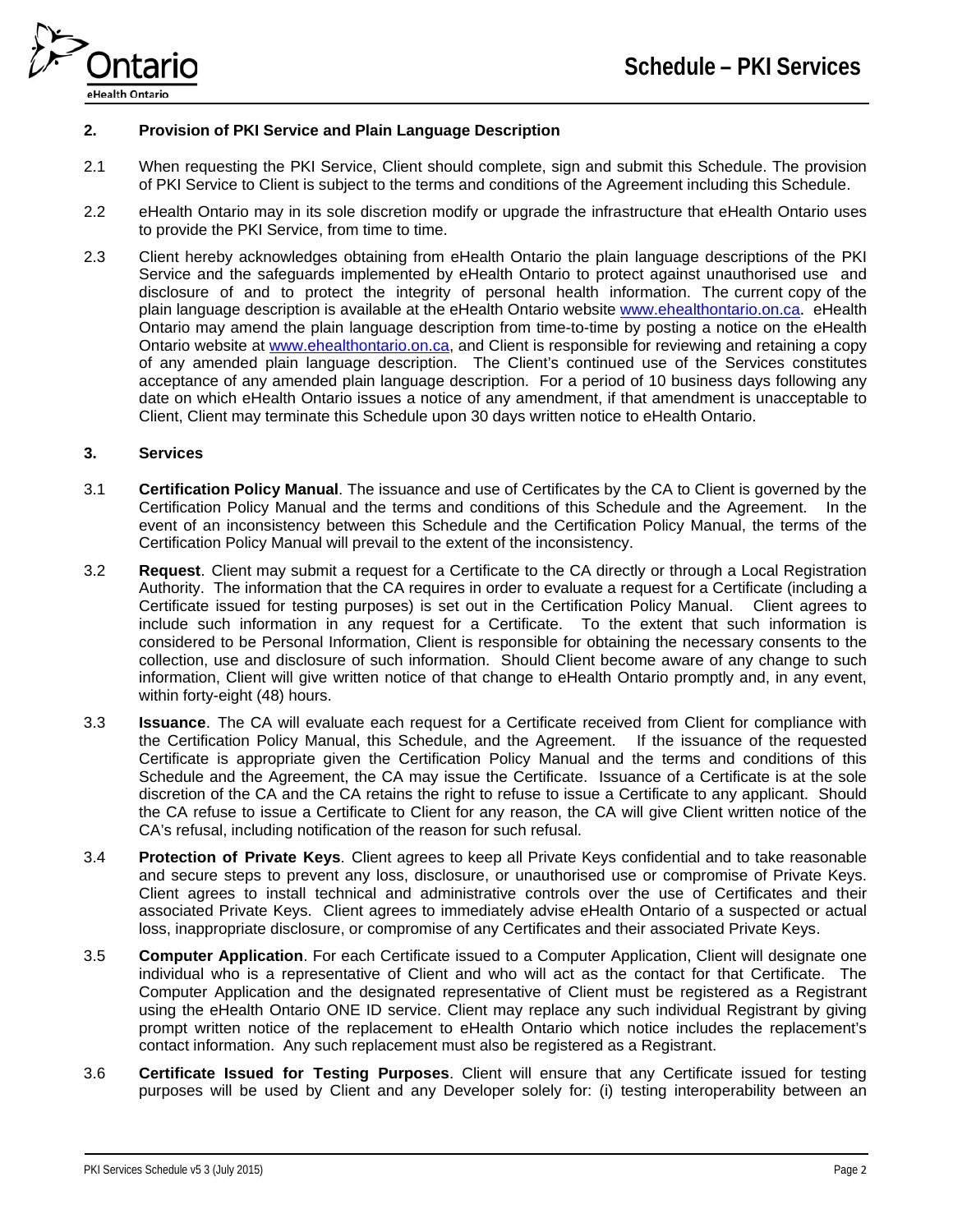

application or system being developed by or for Client and eHealth Ontario's PKI Infrastructure; or (ii) only in a development and testing environment.

- 3.7 **Exporting/Copying Certificates**. Client agrees that any exporting or copying of the Certificates will only be within the infrastructure controlled by Client and on an as needed basis to meet technical requirements for any service for which the Certificate was issued.
- 3.8 **Root Certificate**. eHealth Ontario may issue Client a copy of the root Certificate containing the public key. Client will keep such copy of the root Certificate confidential and take reasonable and secure measures to prevent any loss, disclosure, unauthorised use, or compromise of such copy. Client will install technical and administrative controls over the use of the copy of the root Certificate. Client agrees to immediately advise eHealth Ontario of the suspected or actual loss, inappropriate disclosure, or compromise of the copy of the root Certificate.
- 3.9 **Certificate Revocation List**. Prior to using a Certificate, Client will check the Certificate Revocation List to verify that a Certificate issued by the CA to any Person and the associated digital signature has not been revoked by the CA.
- 3.10 **Revocation**. Notwithstanding anything to the contrary in the Agreement, should any of the following events occur, eHealth Ontario may, in its sole discretion, acting reasonably, immediately revoke any Certificate issued to Client, without prior written notice to Client and without an opportunity for Client to cure:
	- (i) the compromise or suspected compromise of any Certificate;
	- (ii) the compromise or suspected compromise of any Authentication Credential associated with the Certificate;
	- (iii) the individual who has been designated by Client as the Registrant for a Certificate ceases to be a Registrant and is not replaced in accordance with section 3.5;
	- (iv) any violation of the Certification Policy Manual by Client; and
	- (v) any breach of this Schedule or the Agreement by Client.

If eHealth Ontario does not give Client prior written notice of any such revocation, eHealth Ontario will give Client written notice of the revocation promptly after it occurs. eHealth Ontario will also revoke a Certificate issued to Client upon the written request of Client.

# **4. Term and Termination**

- 4.1 **Term**. This Schedule will be effective as of the Effective Date and will continue unless terminated in accordance with sections 4.2 or 4.3.
- 4.2 **Termination for Convenience**. Either party may in its sole discretion, without liability, cost or penalty, and without prejudice to any other rights or remedies under this Schedule or at law or in equity, terminate this Schedule at any time upon giving at least ninety (90) days written notice to the other party.
- 4.3 **Termination of Agreement**. This Schedule terminates automatically without liability, cost or penalty, and without prejudice to any other rights or remedies of eHealth Ontario under this Schedule or the Agreement or at law or in equity, should the Agreement expire or be terminated for any reason whatsoever.
- 4.4 **Effect of Termination**. Client acknowledges that upon termination of this Schedule all Certificates will be revoked.
- 4.5 **Survival**. In the event of any expiration or termination of this Schedule for any reason whatsoever, sections 4.4, 4.5, 5 and 6 will survive.

# **5. Disclaimer**

eHealth Ontario disclaims: